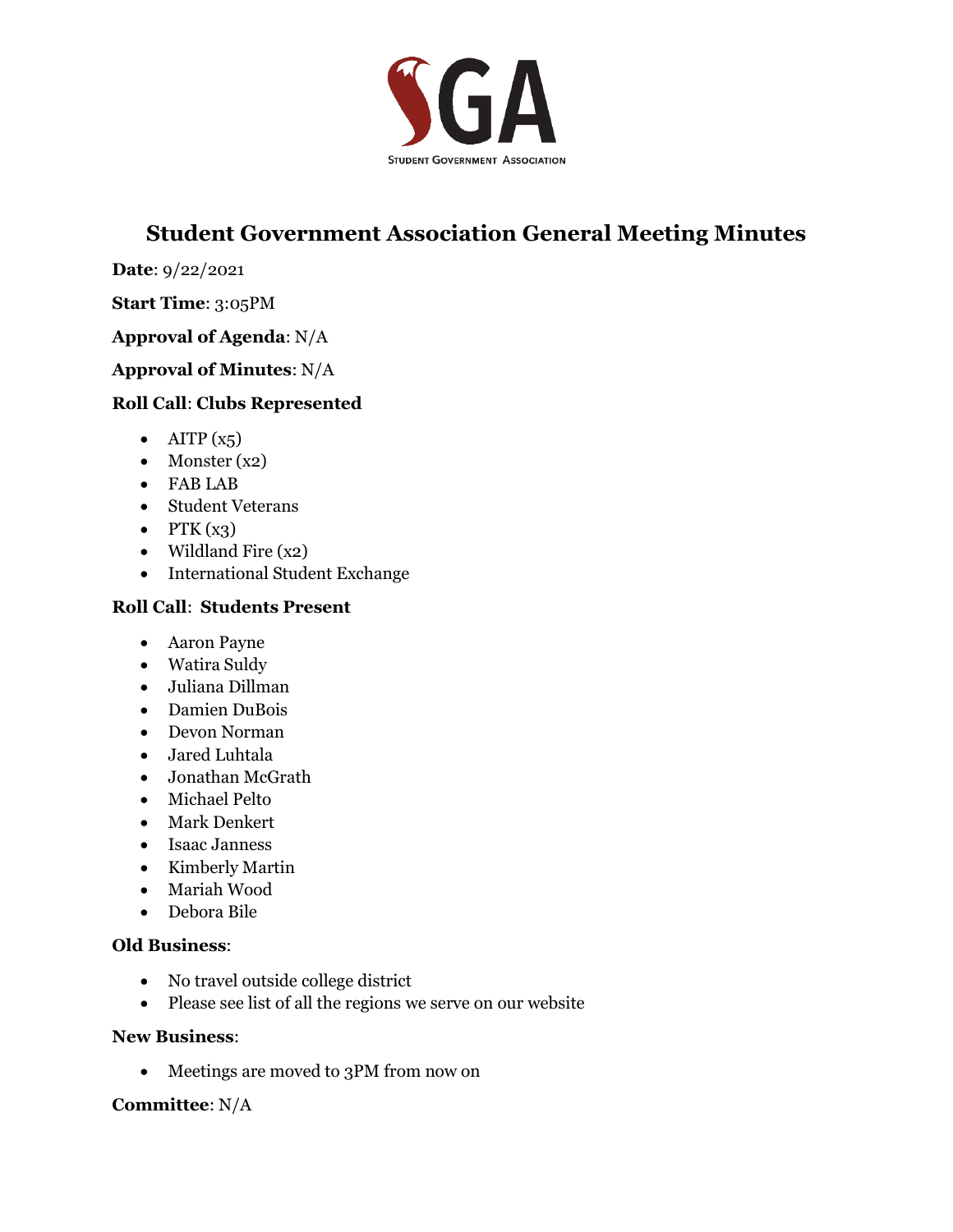## **Executive Board**: (Pitch for Elections)

- President
	- o Aaron Payne only present
- Vice President
	- o Nobody Present
- Secretary
	- o Watira Suldy
	- o Debora Bile
- Treasurer
	- o Nobody present
- Parliamentarian
	- o Nobody present
- Member at Large (Clubs)
	- o Jonathan McGrath
- Member at Large (General)
	- o Kimmie Martin

## **Club Reports**:

• None

## **Questions**:

- Travel: Must be approved through Executive Team if traveling through FVTC sponsored event
- Do we have a person to contact for safe certified to sell food? o Getting back to you on that
- FAB LAB wants mapping throughout the school, who to connect with?
	- Faculty conversation
	- College made decision to not do so in the past
	- Discuss with Nathan after meeting
- Back to normal catering?
	- o Yes
- Pizza from food service?
	- o No. Will explore in the future
- How do Reimbursements for submitting receipts work?
	- o Through paper form
		- Signed by advisor and club officer
		- Submitted to finance
		- Student Life approves
		- Process in the future on Foxes Connect
- Popcorn to give out at meetings?
	- o Bigger and better machine
	- o Contact Student Life in the future
- Fundraisers: can they be in person?
	- o Yes